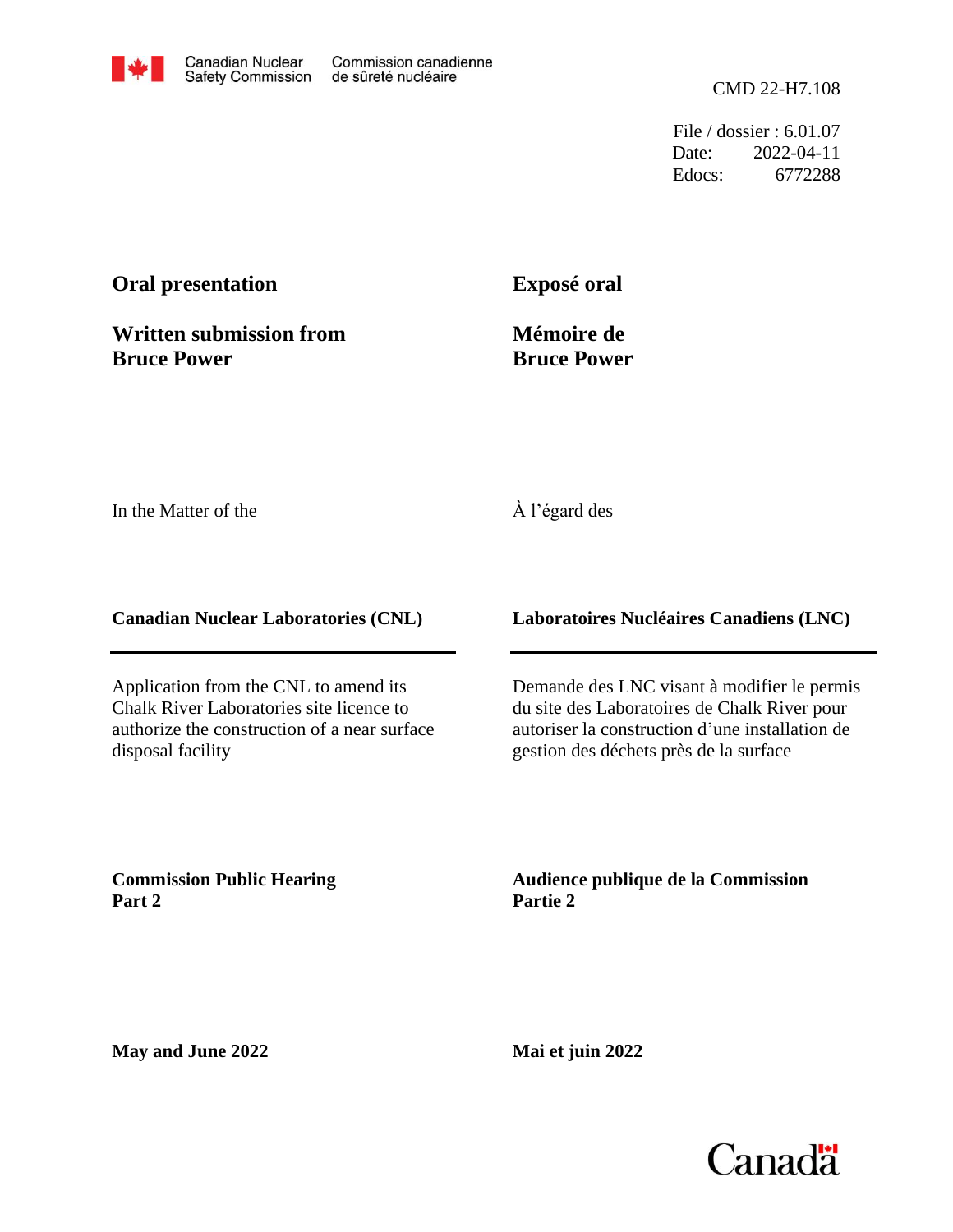

April 11, 2022

Denis Saumure, Commission Registrar Canadian Nuclear Safety Commission 280 Slater Street P.O. Box 1046 Ottawa, ON K1P 5S9

Attention: Canadian Nuclear Safety Commission (CNSC) Tribunal Chair and Commission Members

**Re: Bruce Power's Intervention in Support of Canadian Nuclear Laboratories' application for an amendment of the Nuclear Research and Test Establishment Operating Licence for Chalk River Laboratories (NRTEOL-01.00/2028), to add a new Class 1B Nuclear Facility, the Near Surface Disposal Facility, to the Chalk River Laboratories licensing basis**

Formed in 2001, Bruce Power is an electricity company based in Bruce County, Ontario. Powered by its people, Bruce Power's 4,200 employees are the foundation of its accomplishments. Bruce Power employees are proud of the role that they play in safely delivering clean, reliable, low-cost nuclear power to families and businesses across the province. Having established strong roots in Ontario, they are committed to protecting the environment and supporting the communities in which they live.

One of Bruce Power's most significant contributions to environmental protection is the reduction of greenhouse gas emissions (GHGs). Nuclear power is a key contributor to Ontario's low-emitting electrical grid and critical to achieving Canada's goal of net-zero GHGs by 2050. While nuclear power generation produces no GHGs, Bruce Power has committed to further minimizing and offsetting emissions throughout its life cycle, including from its vehicles, machinery, buildings, and equipment, to be able to achieve net-zero GHGs by 2027.

Like Bruce Power, Canadian Nuclear Laboratories (CNL) applies a life cycle management lens to its GHG emissions. The solid low-level waste that is targeted for disposal in the Near Surface Disposal Facility (NSDF) is a by-product of the production of the medical isotopes that have been used in the diagnosis and treatment of over one billion patients, but also the numerous clean energy developments that have contributed to the reduction of Canada's GHG emissions for many years. Looking ahead, CNL has also confirmed that the NSDF Project will not result in significant GHG emissions.

Consistent with Bruce Power's efforts to minimize GHG emissions, and to lead the world in the fight against climate change, Bruce Power supports CNL's application to amend its Chalk River Laboratories site licence to authorize the construction of the NSDF for solid low-level radioactive waste management. CNL will assist Ontario in meeting its GHG targets through past contributions to clean energy, but also by making provisions for the continued safe, reliable management of radioactive waste, and any associated GHG emissions.

With the above as context, we would like to draw your attention to key areas of CNL's environmental assessment [\[1.\],](#page-3-0) and licence application [\[2.\],](#page-3-1) where they will leverage their 70 years of experience and expertise in radioactive waste management as they apply industry best practice to the NSDF Project (see attachment for more details):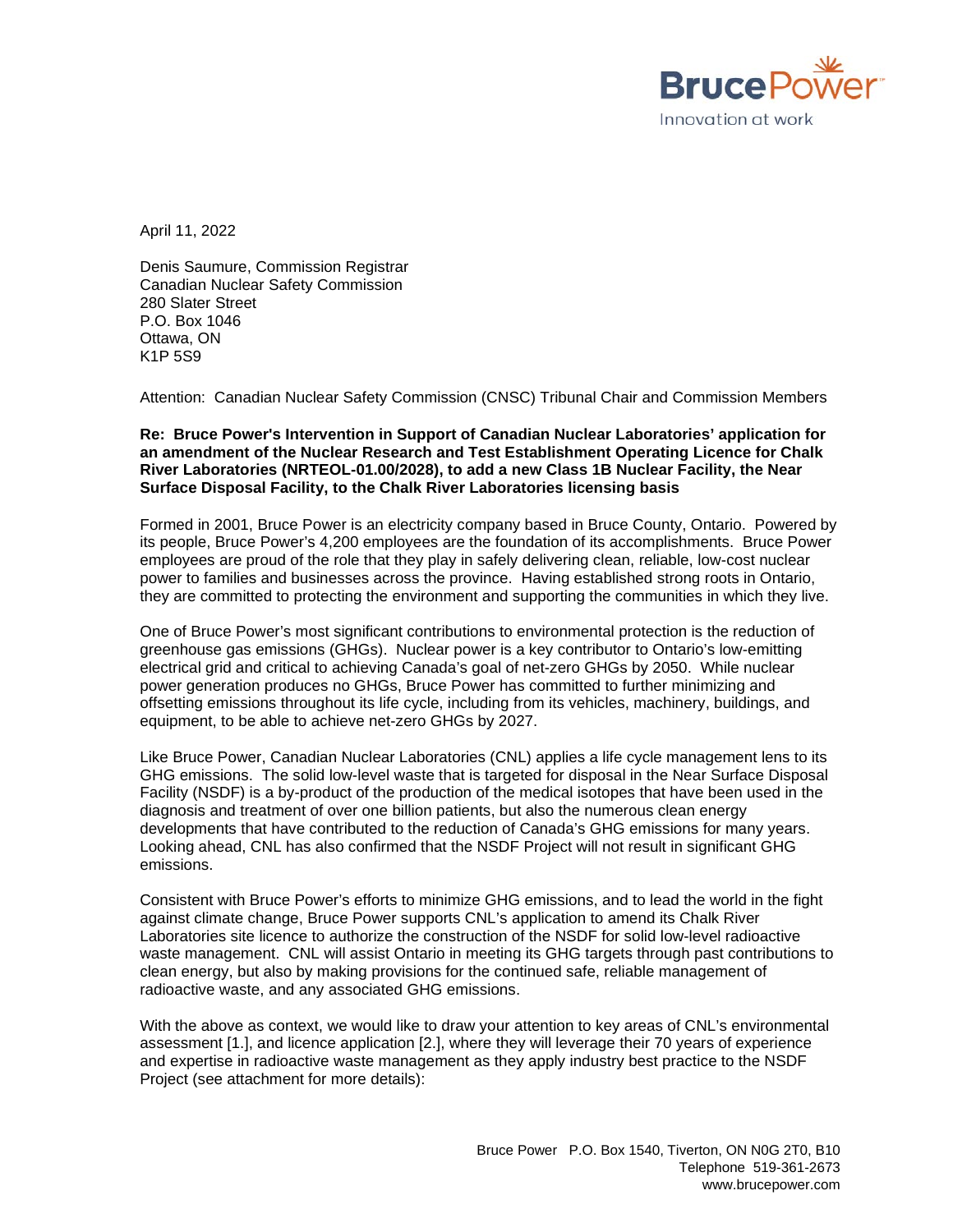I. **Mitigation of Environmental Effects:** Having been the subject of numerous environmental assessments over the years, the Chalk River Laboratories (CRL) site is well studied and understood. That understanding has strengthened CNL's ability to accurately predict the environmental effects of the NSDF Project and to propose the mitigation measures necessary to avoid any potential adverse effects. As an example, surface and groundwater flow, and the potential for contaminant migration, are very well understood at the CRL site.

Based on CNL staff's understanding of surface and groundwater flow, it was determined that a permanent disposal solution is the preferred means of protecting environmental features like the Ottawa River. The proposed Engineered Containment Mound will also be located well above the flood plain and away from the Ottawa River. In addition, the multi-layered design will physically isolate the waste from the surrounding environment, and ensure that any liquid that comes into contact with the waste will be collected and treated.

The Environmental Assessment [\[1.\]](#page-3-0) concluded that the NSDF Project is unlikely to result in significant adverse environmental effects given the proposed mitigation measures. Nevertheless, CNL plans to expand its extensive environmental monitoring network to measure any potential releases to the environment.

II. **Safe, Reliable, Long-term Operation:** The Engineered Containment Mound (ECM) that is proposed for the containment and isolation of CNL's solid low-level waste is based on technologies and materials with a long history of safe, reliable performance. The ECM's multilayered base liner includes a compact clay layer that is thousands of years old and expected to last thousands of years more. The natural materials that make up the perimeter berm are also expected to function effectively over their natural lifespan of thousands of years.

As reinforced in CNL's application, responsible waste management is life cycle management, considering waste generation through to disposal. With a capacity of  $1,000,000$  m<sup>3</sup>, the mound will be able to accommodate current and future disposal requirements over the next 50 years. During that 50 year period, CNL will also ensure, through well-established waste management processes, that only the waste that is appropriate for disposal in the NSDF is accepted for disposal. The NSDF will have a design life of greater than 550 years, following which short-lived radionuclides will have decayed to natural background levels.

CNL conducted scientific evaluations [\[2.\]](#page-3-1) of a number of different scenarios to determine their potential effects on workers, Indigenous Peoples and the public, and to demonstrate that the NSDF Project will not pose a risk to human health and safety during the life cycle of the facility. These safety assessments showed no unacceptable risk during construction, operation, closure, or post-closure.

III. **Strong Community and Indigenous Engagement:** CNL has engaged with local communities and Indigenous Peoples throughout the Environmental Assessment of the NSDF proposal, and continues to establish long standing relationships with Indigenous Communities and Organizations. CNL has maintained a high degree of transparency, making the public aware of site activities through its Public Information Program. CNL has also undertaken numerous engagement activities dedicated to the NSDF Project, ranging from information sessions to site visits and virtual events. Dedicated information sessions and events have also been arranged for the purpose of engaging local Indigenous Peoples.

While CNL's waste has been managed in keeping with industry best practice, a permanent disposal solution has been identified as the preferred means of protecting the environment. CNL's waste is therefore being transitioned from a temporary storage to a permanent disposal solution. The proposed ECM is among the best available technologies to be employed in the disposal of solid low-